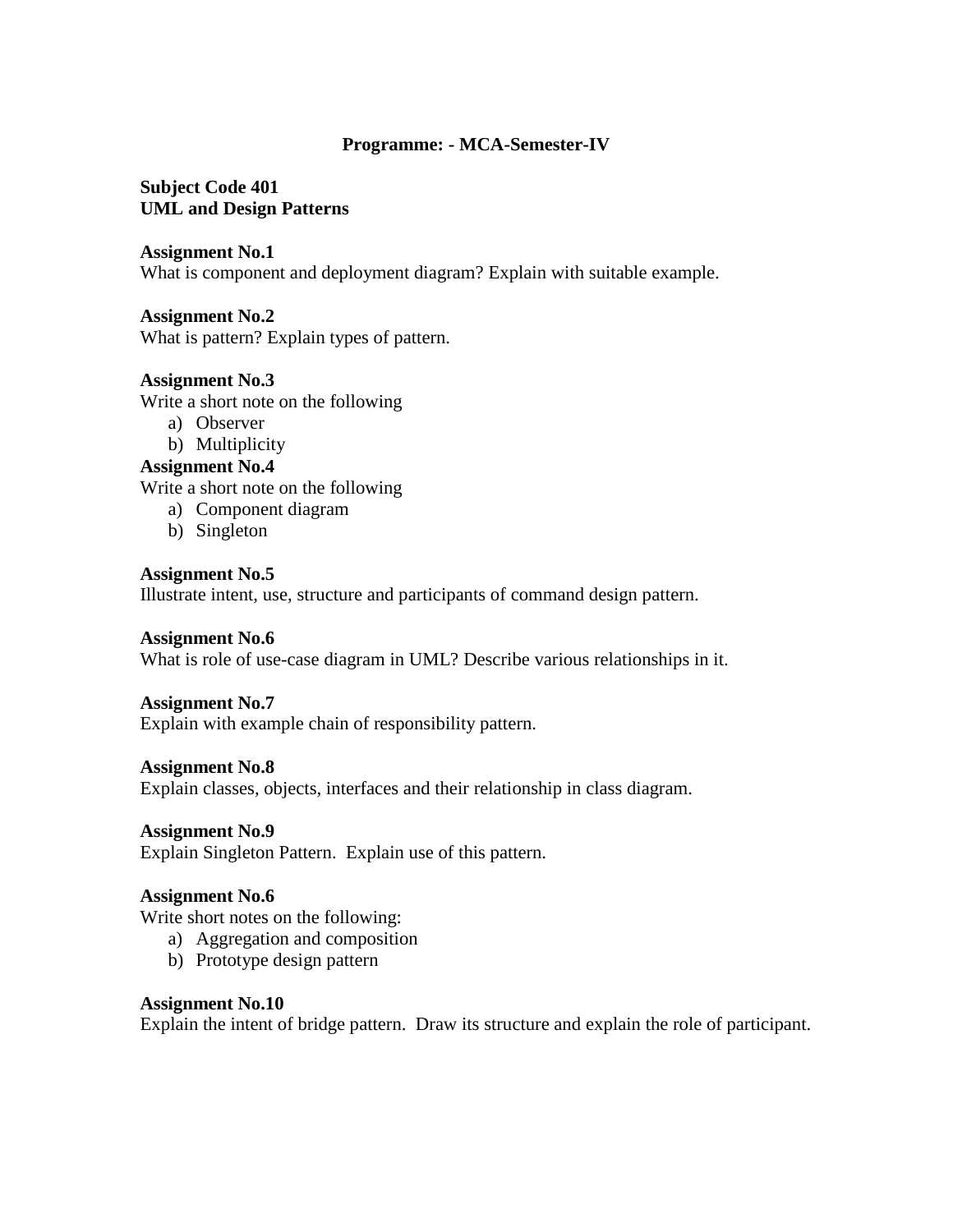## **Subject code 402 UNIX and Linux Internals**

#### **Assignment No.1**

Explain the concept of Buffer Cache in detail. List advantages and disadvantages of using buffer cache.

## **Assignment No.2**

What do you mean by a Shell? List different Shells available in Linux / Unix. Explain different features of BASH Shell.

## **Assignment No.3**

Differentiate between the following:

- a) Hard Link vs. Soft Link
- b) C programming vs. Shell programming

## **Assignment No.4**

Write an Interactive and well documented C Program under UNIX / Linux to read and display a text file.

#### **Assignment No.5**

Explain the Internal Structure of FILES in UNIX. What is an inode? Explain the role of inode in accessing and deleting a file?

## **Assignment No.6**

What is the need for Swapping? Write description of Swapping Algorithm.

## **Assignment No.7**

Write a short note on any two of the following

- a) U Area
- b) Disk Drivers

## **Assignment No.8**

Write a short note on any two of the following

- a) Terminal Drivers
- b) Piping concept

#### **Assignment No.9**

What are different data structures involved in memory management subsystem? Explain how they work cohesively to provide memory management services in UNIX/Linux.

## **Assignment No.6**

Write a short note on any two of the following

- a) Super Block
- b) 'init' process

#### **Assignment No.10**

Explain the booting procedure of UNIX/Linux operating system in details.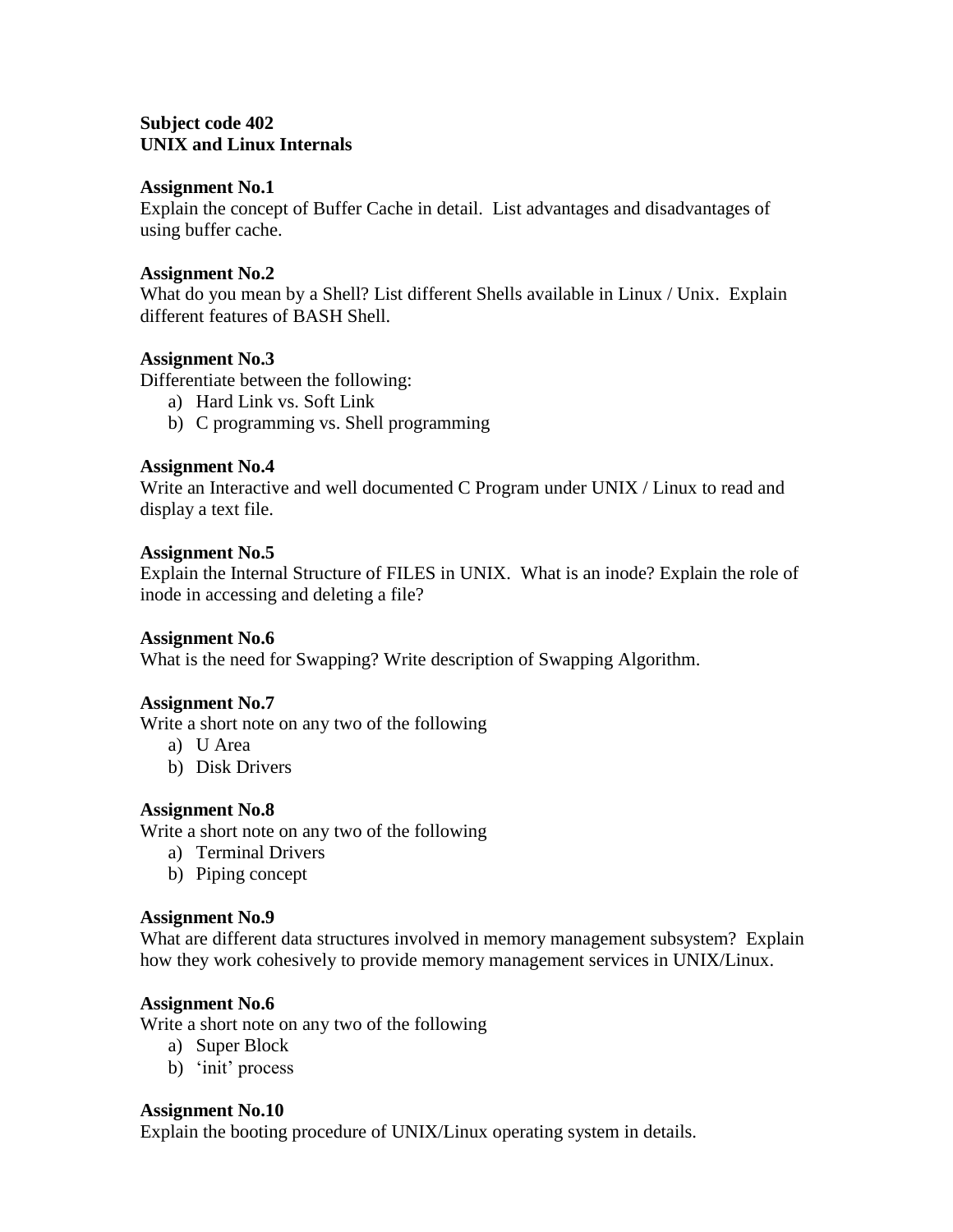## **Subject code 403 I.T. E-I Theory of Automata**

#### **Assignment No.1**

Define the relation. State various properties of relations. Define the terms natural and formal language.

#### **Assignment No.2**

Differentiate between

- i) PDA and Post machine
- ii) Finite automation and PDA

## **Assignment No.3**

Write a short note on the following

- a) Syntax analysis
- b) Moore Machine

## **Assignment No.4**

Write a short note on the following

- a) Post Canonical System\
- b) Regular Expression

## **Assignment No.5**

Design Mealy machine to find out 2"s complement of a given binary number.

# **Assignment No.6**

Explain Chomsky Hierarchy of grammars.

## **Assignment No.7**

Write a Markov algorithm to find 1's complement of a given binary number.

## **Assignment No.8**

Design TM to find 2"s complement of given binary number.

## **Assignment No.9**

Explain Chomsky hierarchy of grammars in details.

## **Assignment No.10**

Construct a PDA accepting the following language L=  $\{a^n b^n | n \ge 0\}$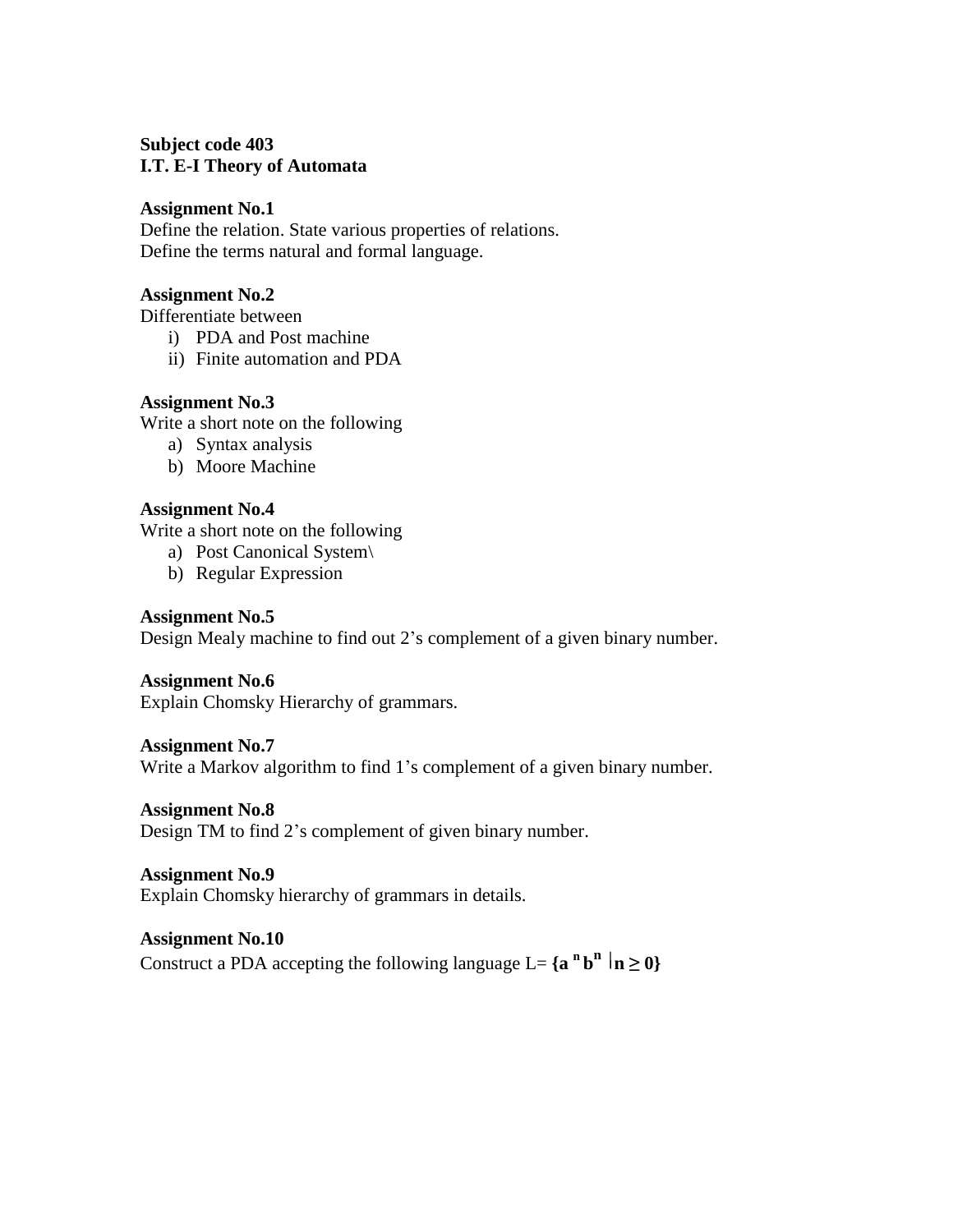## **Subject code 403 I.T. E-I Data Warehousing and Data Mining**

#### **Assignment No.1**

Define a Data Warehouse and explain its characteristic.

## **Assignment No.2**

Write short notes on the following

- a) K-means method
- b) Rough sets

**Assignment No.3**  Compare Data warehouse Vs Operational Systems.

**Assignment No.4** Explain with example a multidimensional Data model.

**Assignment No.5** Write short notes on the unsupervised learning

**Assignment No.6** Explain the term Data Integration and Transformation.

#### **Assignment No.7**

Explain Apriori algorithm (Using Candidate Generation)

## **Assignment No.8**

Explain Snowflakes with example for multidimensional databases.

#### **Assignment No.9**

Explain the differences and similarities between databases and data warehouse.

## **Assignment No.10**

What is data mart? Explain the different types of data marts.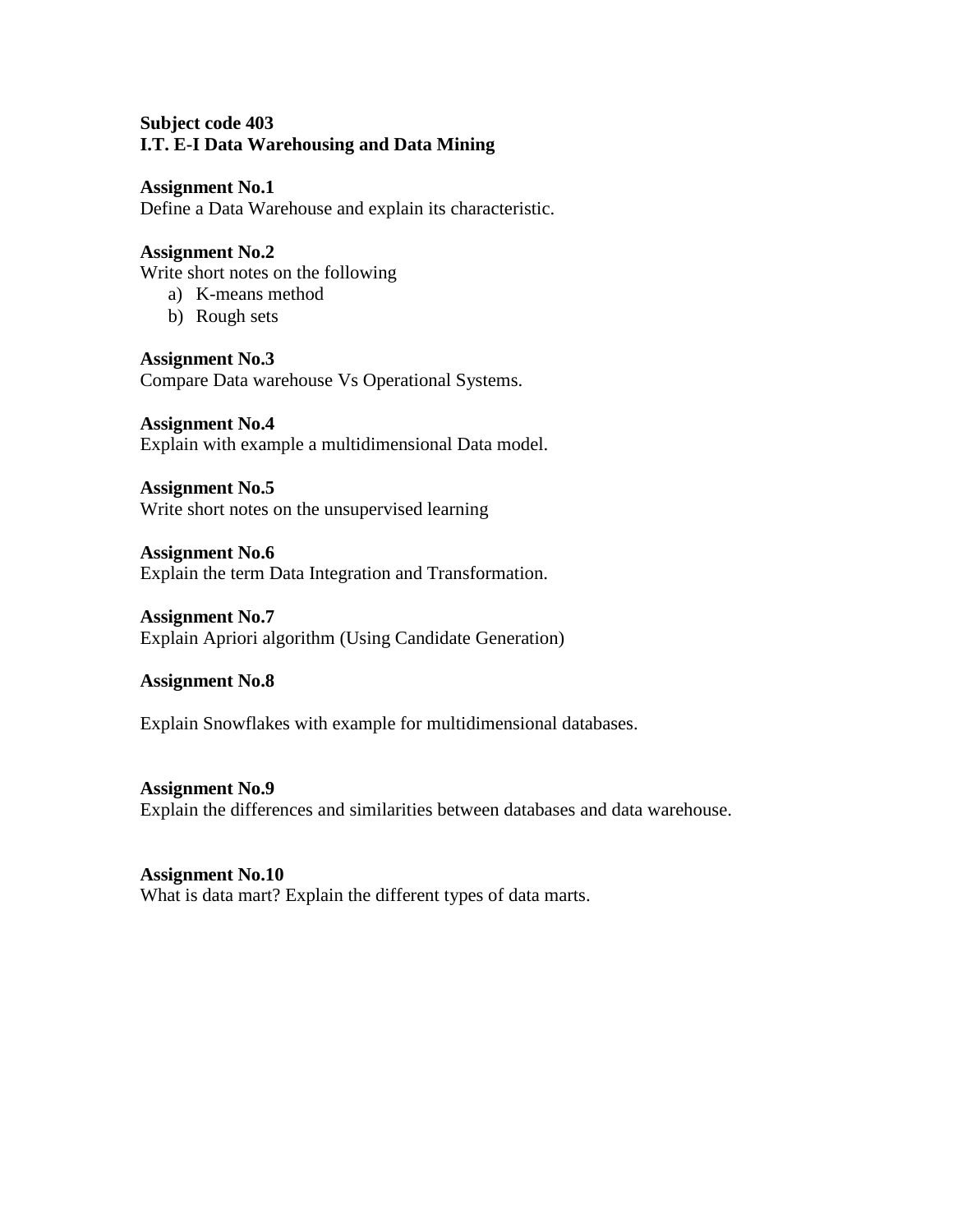## **Subject code 403 I.T.-E-I-Embedded Systems Concepts & Modeling Assignment No.1**

What is an embedded system? Explain the requirements and categories of embedded systems.

## **Assignment No.2**

What is semaphore? Explain in detail.

## **Assignment No.3**

Write a short note on the following

- a) Wireless Networking
- b) Distributed computing

## **Assignment No.4**

a) Differentiate between Embedded Operating System and Real Time Operating System. b) Explain Digital Signal Processing System with its block diagram.

## **Assignment No.5**

Write a short note on the following

- a) Digital Signal Processing
- b) 8- bit microprocessor

## **Assignment No.6**

Differentiate between Embedded operating system Vs Real time operating system

## **Assignment No.7**

Differentiate between Micro - processor Vs Micro - controller

## **Assignment No.8**

Soft real time system Vs Hard real time system.

## **Assignment No.9**

Describe IEEE 802.11 protocol in detail.

## **Assignment No.10**

Write a short note on the following

- a) VLSI
- b) Parallel Programming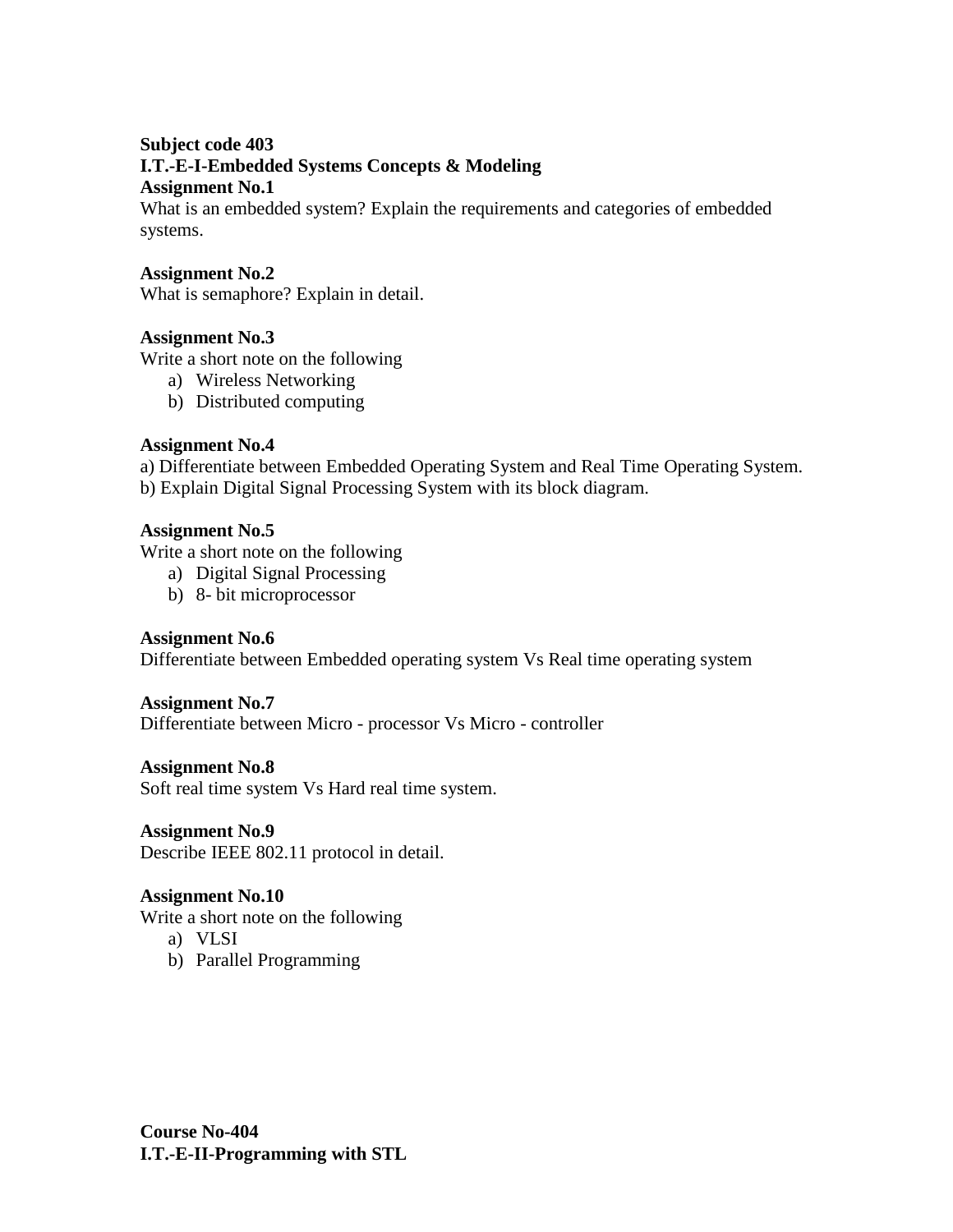Why STL? Explain sequence containers.

## **Assignment No.2**

Explain in detail how namespaces helps in modularization.

## **Assignment No.3**

What is STL? Explain sequence containers in detail.

## **Assignment No.4**

What is an iterator? Explain forward interior.

## **Assignment No.5**

Explain with example, how function object differ from function pointer.

## **Assignment No.6**

What is queue adaptor? Explain use of queue adaptor with example.

## **Assignment No.7**

What is difference between mutating and non-mutating algorithms? Explain any three mutating sequence algorithms.

## **Assignment No.8**

Write a short note on the following:

- a) Unnamed namespaces
- b) Allocators

## **Assignment No.9**

Write a short note on the following:

- a) Predicate functions
- b) std::stack

## **Assignment No.10**

What is exception handling? Explain try and catch block.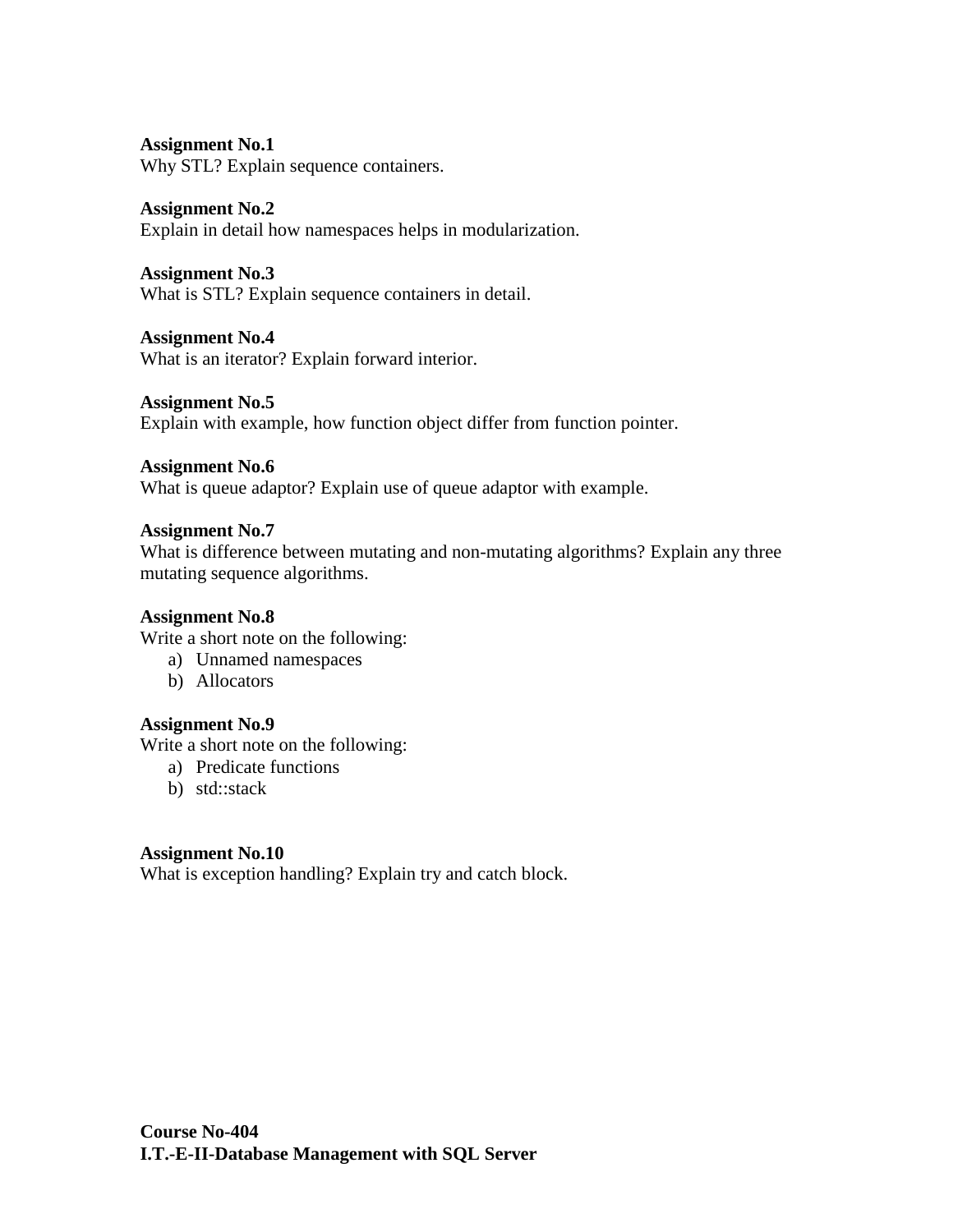Discuss different locking mechanisms supported by SQL server.

## **Assignment No.2**

Differentiate between Stored Procedures and Stored Functions. Illustrate with suitable example.

## **Assignment No.3**

Write a short note on the following.

- a) Security Mechanisms
- b) Data Types in SQL Server
- c) Codd"s Rules with reference to SQL server.

# **Course No-404 I.T.-E-II-Embedded System Design and Programming Assignment No.1**

Explain the various development tools for embedded system.

## **Assignment No.2**

Explain the Programming languages for embedded system.

## **Assignment No.3**

Write short notes on Any Two

- a) .Bit oriented instructions
- b) Target hardware platform
- c) TMOD

**Course No-405 BM E-I-Marketing Management**

## **Assignment No.1**

What are the approaches under the study of marketing? Which approach do you thing is the best? Why?

## **Assignment No.2**

Explain market entry strategies suitable for marketers of electronic goods in India

## **Assignment No.3**

Write short notes on the following:

- a) Types of marketing control
- b) Marketing organization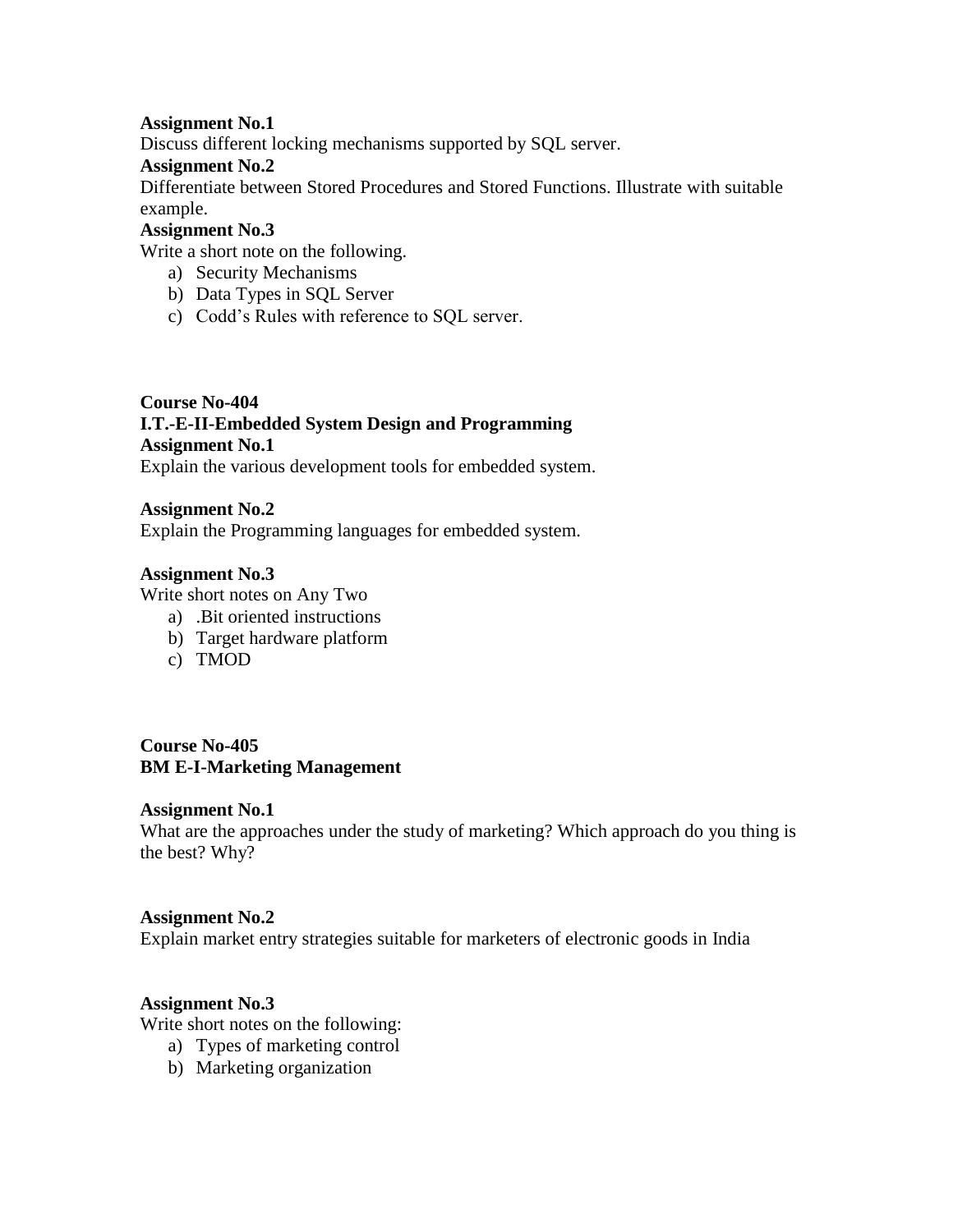Write short notes on the following:

- a) Buying motives
- b) Components of marketing plan

## **Assignment No.5**

"Marketing begins with identification of consumer needs and wants and ends with consumer delight". Explain with example.

## **Assignment No.6**

What is Marketing Research? How will you study market potential for cyber café in rural India? Explain in detail.

## **Assignment No.7**

What is market segmentation? What are the parameters for segmenting the market for:

- a) Furniture
- b) Card

# **Assignment No.8**

'Marketing Planning precedes marketing control' justify by citing example.

## **Assignment No.9**

Write short notes on the following:

- a) Sales audit
- b) Product life cycle

## **Assignment No.10**

What is Target Marketing? Develop an effective target marketing plan for marketers of

- a) Air travel services
- b) Computer training centre